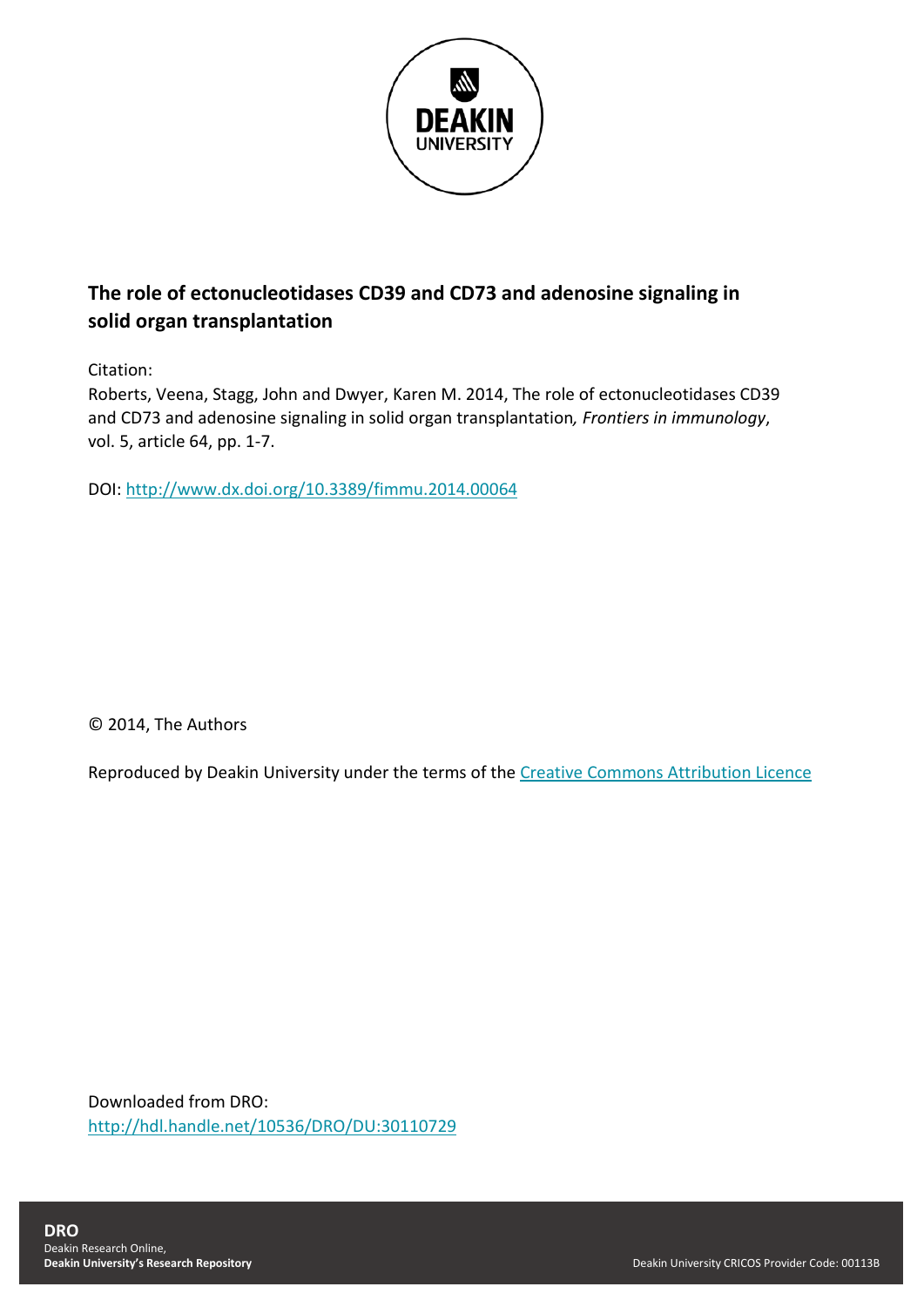

# [The role of ectonucleotidases CD39 and CD73 and](http://www.frontiersin.org/Journal/10.3389/fimmu.2014.00064/abstract) [adenosine signaling in solid organ transplantation](http://www.frontiersin.org/Journal/10.3389/fimmu.2014.00064/abstract)

# **[Veena Roberts](http://www.frontiersin.org/people/u/129215) <sup>1</sup> , [John Stagg](http://www.frontiersin.org/people/u/119949)<sup>2</sup> and [Karen M. Dwyer](http://www.frontiersin.org/people/u/137240) <sup>1</sup>\***

1 Immunology Research Centre, St. Vincent's Hospital Melbourne and Department of Medicine, The University of Melbourne, Melbourne, VIC, Australia  $^2$  Centre de Recherche du Centre Hospitalier de l'Université de Montréal, Faculté de Pharmacie et Institut du Cancer de Montréal, Montréal, QC, Canada

#### **Edited by:**

Sophie Brouard, Centre National de la Recherche Scientifique, France

#### **Reviewed by:**

Stanislaw Stepkowski, University of Toledo, USA Philippe Saas, Etablissement Français du Sang BFC, France

#### **\*Correspondence:**

Karen M. Dwyer, Immunology Research Centre, St Vincent's Hospital, Level 1 Healy Wing, 41 Victoria Parade, Melbourne VIC 3065, Australia e-mail: [karen.dwyer@svhm.org.au](mailto:karen.dwyer@svhm.org.au)

Extracellular adenosine is a potent immunomodulatory molecule that accumulates in states of inflammation. Nucleotides such as adenosine triphosphate and adenosine diphosphate are release from injured and necrotic cells and hydrolyzed to adenosine monophosphate and adenosine by the concerted action of the ectonucleotidases CD39 and CD73. Accumulating evidence suggest that purinergic signaling is involved in the inflammatory response that accompanies acute rejection and chronic allograft dysfunction. Modification of the purinergic pathway has been shown to alter graft survival in a number of solid organ transplant models and the response to ischemia–reperfusion injury (IRI). Furthermore, the purinergic pathway is intrinsically involved in B and T cell biology and function. Although T cells have traditionally been considered the orchestrators of acute allograft rejection, a role for B cells in chronic allograft loss is being increasingly appreciated.This review focuses on the role of the ectonucleotidases CD39 and CD73 and adenosine signaling in solid organ transplantation including the effects on IRI and T and B cell biology.

**Keywords: adenosine, CD73, CD39,Treg, B cells**

# **INTRODUCTION**

Solid organ transplantation is life sustaining and the preferred treatment for patients with end stage organ disease. Despite improvements in short term graft survival coincident with more potent immunosuppression, long term graft survival has not changed significantly. Although, the cause of chronic allograft dysfunction and failure has not been fully elucidated, evidence implicates recurrent episodes of acute allograft rejection in the pathogenesis. Life-long immunosuppression is a necessity in all but a few patients and a delicate balance exists between sufficient immunosuppressive to preserve graft integrity and unwanted side effects consequent to excess exposure. Immunological tolerance remains the panacea of transplantation medicine enabling long term allograft survival with the avoidance of immunosuppression toxicities.

A number of factors have been identified, which increase graft immunogenicity and the risk of rejection. Vast immunological disparity, evident in xenotransplantation, is a potent activator of the recipient's immune system inciting an immediate, aggressive, and fulminant response termed hyperacute rejection (HAR). However, lesser antigen mismatches are also sufficient to trigger the alloimmune response, which may be classified histopathologically as cell mediated rejection (CMR) or antibody mediated rejection (AMR). The phenomenon of ischemia–reperfusion injury (IRI), an obligatory event in the transplantation process occurring at the time of organ procurement and engraftment, increases the risk of delayed graft function and immunogenicity of the graft particularly in the setting of extended cold preservation times. Strategies to curb the recipient's immune response to such events without escalating immunosuppressive requirements remain the focus of intense research.

Current immunosuppressive regimens specifically target T cell activation as a means of preventing allograft rejection. The success of this approach is reflected in the exceptional 1 year graft survival of transplanted organs. However, despite the improvements in short term survival, long term graft survival remains static, and these agents are far less efficacious in combating chronic rejection. Recently, a role for B cells in chronic rejection has been appreciated; however, B cells may also be beneficial to the graft [\(1\)](#page-5-0). B cells are able to modulate the T cell response by both enhancing the primary T cell response and promoting regulatory T cell (Treg) activity. These data have led researchers to conclude that functionally distinct B cell subsets exist classified as B effectors and B regulatory cells, respectively [\(2\)](#page-5-1). The exact mechanisms by which B cells exert regulatory function are as yet unknown but putatively involve IL-10 which they produce [\(3\)](#page-6-0).

Adenosine is an innate immunomodulatory molecule, the pericellular concentration of which rises dramatically in states of inflammation. Nucleotides such as adenosine triphosphate (ATP) and adenosine diphosphate (ADP) are extruded from injured and necrotic cells and hydrolyzed to adenosine monophosphate (AMP) by the ectonucleotidase NTPDase family of which CD39 (NTPDase1) is the prototype. AMP is then hydrolyzed by the  $5<sup>′</sup>$ ectonucleotidase CD73 to adenosine [\(4\)](#page-6-1). Adenosine signals via four G protein coupled receptors namely  $A_1$ ,  $A_{2A}$ ,  $A_{2B}$ , and  $A_3$ .  $A_1R$ and A3R are coupled to the G-inhibitory subunit which leads to a reduction in intracellular cAMP upon activation, whereas A2AR and  $A_{2B}R$  are coupled to the G-stimulatory subunit resulting in an increase in intracellular cAMP. In addition,  $A_{2B}R$  couples to Gq proteins, which stimulate phospholipase C activity and intracellular calcium mobilization [\(5\)](#page-6-2). Originally described as a marker of B cell activation [\(6\)](#page-6-3), CD39 expression has been demonstrated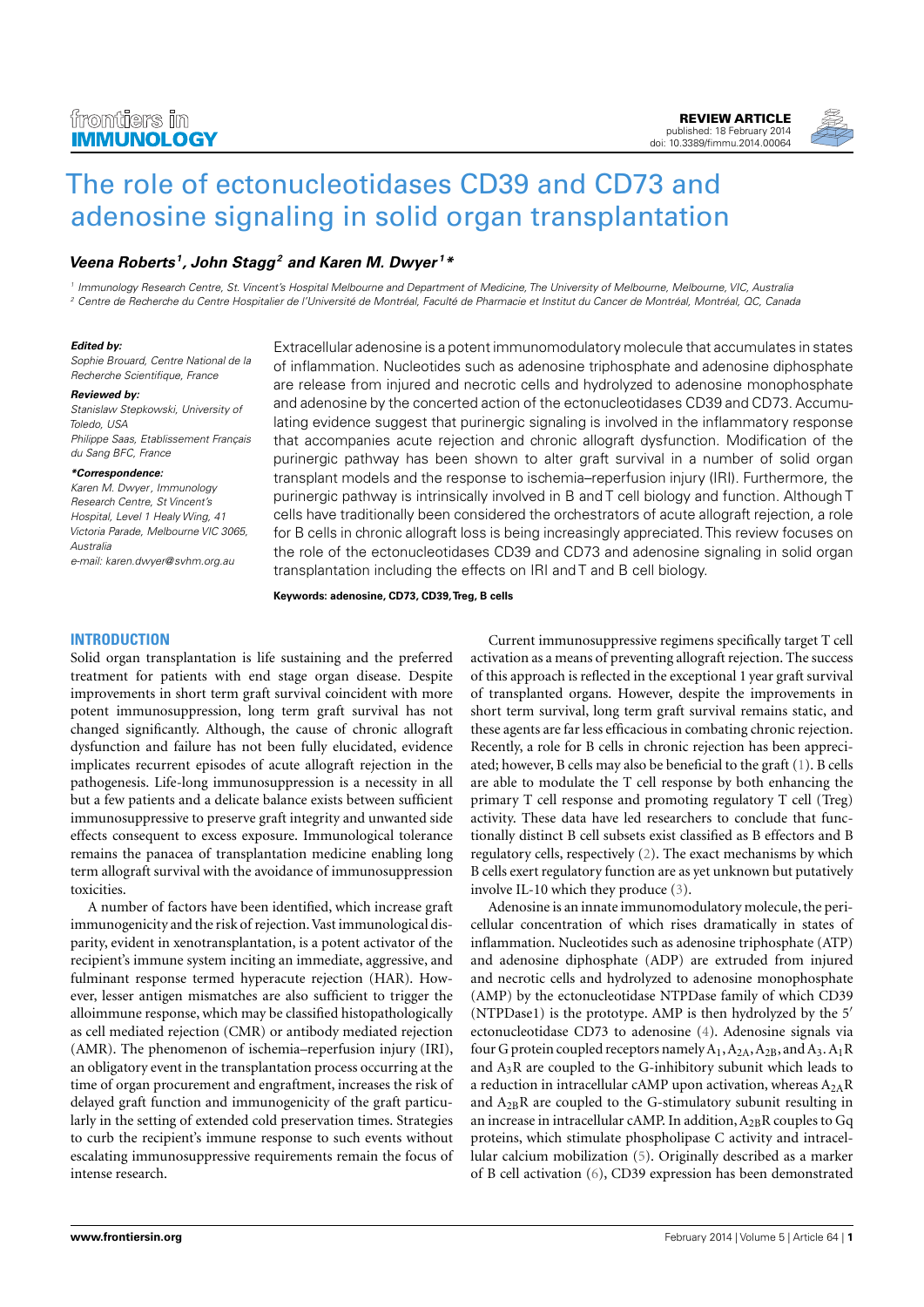on resting B cells [\(2\)](#page-5-1), T cells including Treg [\(7,](#page-6-4) [8\)](#page-6-5), neutrophils [\(9\)](#page-6-6), NK cells [\(10\)](#page-6-7) monocytes, and macrophages [\(11\)](#page-6-8). Similarly, CD73 was originally used as a surface marker to identify individual B cell subsets at specific stages of differentiation [\(12\)](#page-6-9), but has since been demonstrated on resting B cells [\(2\)](#page-5-1), T cells including Treg [\(13\)](#page-6-10), neutrophils [\(9\)](#page-6-6), NK cells [\(14\)](#page-6-11) monocytes, and macrophages [\(11\)](#page-6-8). CD39 and CD73 are co-expressed on resting B cells; however CD73 is down-regulated with activation [\(2\)](#page-5-1). The ability to generate adenosine by these cells facilitates immunoglobulin diversification via class switch recombination, an essential process in mounting a humoral immune response [\(15\)](#page-6-12) and which may impact graft survival. Within the T cell population CD39 and CD73 are coexpressed by Treg [\(8\)](#page-6-5). Further, the adenosine receptor expression pattern has been detailed on both cellular subsets. The  $A_{2A}R$  is expressed by T cells under basal conditions and is up regulated following activation [\(8\)](#page-6-5). Recently, the importance of the  $A_{2A}R$  on Treg function has been appreciated [\(16,](#page-6-13) [17\)](#page-6-14). On B cells the  $A_1, A_{2A}$ , and  $A_3R$  are all expressed although signaling via the  $A_3R$  inhibits B cell proliferation [\(2\)](#page-5-1).

There is mounting evidence that purinergic signaling is involved in the inflammatory response that accompanies rejection and in chronic allograft dysfunction. Modification of the purinergic pathway has altered graft survival experimentally in a number of solid organ transplant models and the response to IRI. Furthermore, the purinergic pathway is intrinsically involved in both B and T cell biology, cell subsets critical in maintaining allograft survival.

This review focuses on the role of ectonucleotidases (NTP-Dase1/CD39 and CD73) and adenosine signaling in solid organ transplantation including the effects on IRI and impact on lymphocyte biology.

#### **CARDIAC TRANSPLANTATION**

Chronic cardiac allograft rejection manifests as coronary allograft vasculopathy (CAV), a rapidly progressive form of atherosclerosis that leads to reduced blood flow and ischemia and is a major cause of death in patients surviving more than 1 year after heart transplantation [\(18\)](#page-6-15). Although numerous immune-mediated and metabolic risk factors have been implicated in the pathogenesis of CAV [\(19\)](#page-6-16), to date no effective treatment is available to fully eliminate CAV and its related adverse outcomes. The main therapeutic strategy against CAV is the prevention and treatment of the factors known to trigger or accelerate the disease such as repeated episodes of acute allograft rejection and prolonged cold ischemia time associated with severe IRI.

#### **CD39, CD73, AND A2BR MEDIATES PROTECTION IN CARDIAC ISCHEMIA–REPERFUSION INJURY**

CD39 is a ubiquitously expressed integral immune and vascular ectonucleotidase and manipulation of this ectoenzyme is likely to impact on graft rejection in which inflammation and coagulation predominate. Indeed in the original description of mice deficient in CD39, CD39<sup>-/-</sup> cardiac xenografts underwent rejection with more rapid vascular occlusion than did the matched wildtype (WT) murine hearts when grafted into rats [\(20\)](#page-6-17). Thrombotic and inflammatory immunopathological changes were more evident in the mutant vasculature at earlier time-points compared with WT donor hearts. Replacement of CD39 in the form

<span id="page-2-0"></span>**Table 1 | Expression of the ectonucleotidases and adenosine receptors on the organ parenchyma during ischemia–reperfusion injury**.

| Organ parenchyma | <b>Ectonucleotidase and adenosine</b><br>receptors critical in IRI |
|------------------|--------------------------------------------------------------------|
| Heart            | CD39, CD73, $A_{2R}R$                                              |
| Trachea (lung)   | $A_{2A}R$                                                          |
| Liver            | CD39, CD73                                                         |
| Kidney           | CD39, CD73, A <sub>2R</sub> R                                      |

of adenovirus-mediated over-expression [\(21\)](#page-6-18) or administration of apyrase [\(22\)](#page-6-19), a soluble form of CD39, prolonged cardiac xenograft survival with reduced vascular thrombosis. Consistent with this the transgenic over-expression of CD39 improved cardiac xenograft survival with less platelet sequestration and preservation of cardiac architecture histologically [\(23\)](#page-6-20).

NTPDase biochemical activity initially falls dramatically in the donor heart following transplantation but rebounds and CD39 mRNA expression is significantly increased in grafts that survive long term [\(24\)](#page-6-21). Both human and murine CD39 mRNA expression has been documented to increase in a time dependent manner under hypoxic conditions and is dependent on the transcription factor Sp1 [\(25\)](#page-6-22). Indeed, the phenomenon of ischemic preconditioning (IP), which involves multiple sublethal episodes of ischemia and reperfusion that augments adenosine concentrations and protects against further ischemia, robustly increases CD39 expression on endothelia and myocytes [\(26\)](#page-6-23) (**[Table 1](#page-2-0)**). Preconditioned WT hearts are significantly protected [\(26\)](#page-6-23), whereas CD39 deficient hearts are more susceptible to myocardial infarction following coronary ischemia due to less ATP hydrolyzing ability [\(25\)](#page-6-22). Conversely, mice treated with apyrase [\(26\)](#page-6-23) or over-expressing CD39 [\(27\)](#page-6-24) are protected against myocardial infarction following coronary artery occlusion through  $A_{2B}R$  dependent mechanisms [\(27\)](#page-6-24). These data implicate purinergic signaling pathways in the innate response to cardiac hypoxia and transplantation.

The A2BR is critical in mediating cardioprotection against hypoxic injury. Following 60 min of ischemia the area at risk was significantly less in mice treated with the  $A_{2B}R$  agonist BAY 60-6583 [\(28\)](#page-6-25) with the target gene being *Per2*, a circadian rhythm protein that enhances the glycolytic capacity of the ischemic heart through HIF-1 $\alpha$  [\(29\)](#page-6-26). The A<sub>2B</sub>R has been shown to increase post cardiac transplantation as early as 4 h following engraftment and parallels the changes in CD73 mRNA expression [\(14\)](#page-6-11). Deficiency of CD73 in either the donor or the recipient reduced graft survival and accelerated the development of CAV in a murine model of cardiac transplantation and was associated with reduced  $A_{2B}R$ expression [\(14\)](#page-6-11). These data suggest that the expression of CD73 and  $A_{2B}R$  are coordinated and dependent under conditions of cardiac hypoxia.

Cardiac transplantation involves a period of extended cold preservation when the donor heart is stored on ice during transportation to the recipient center. In a rat heterotopic heart transplant model administration of an adenosine bolus before cardioplegia and storage reduced myocardial injury and led to faster reanimation following reperfusion. Grafts treated with adenosine were less inflamed with fewer infiltrating cells [\(30\)](#page-6-27).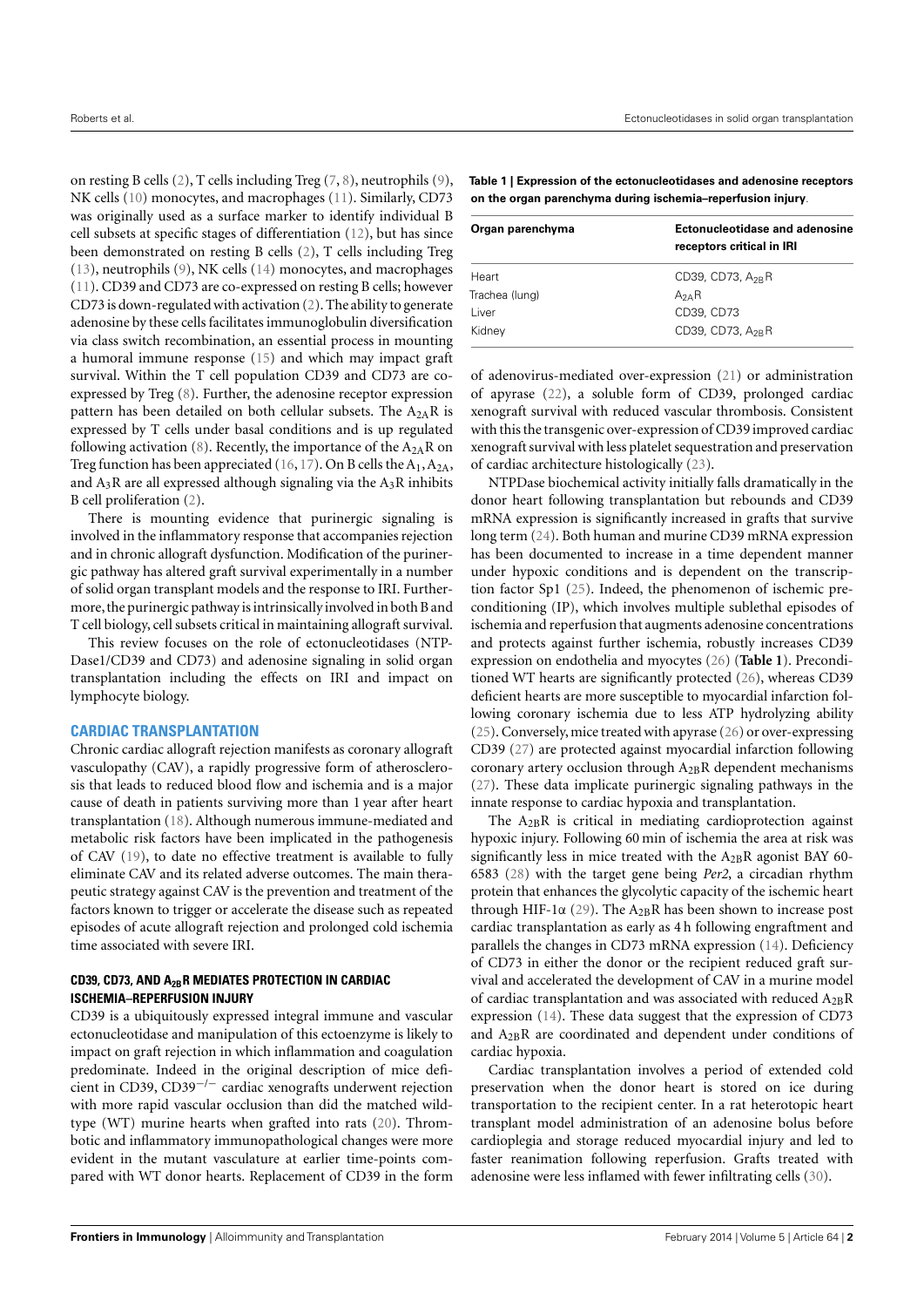## **CD73 ACTIVITY LIMITS INNATE IMMUNITY FOLLOWING CARDIAC IRI**

Bonner et al. [\(31\)](#page-6-28) recently demonstrated that CD73 on circulating immune cells was critical in cardiac healing in a model of cardiac ischemia and reperfusion. Within 3 days of ischemia and reperfusion the myocardium was infiltrated with granulocytes and T cells, which highly express CD73 [\(32\)](#page-6-29). The generation of adenosine was integral to limiting infarct size, inflammation, and the development of fibrosis [\(31\)](#page-6-28). Although infarct size and cardiac ejection fraction were similar the day following ischemia, cardiac function continued to deteriorate in CD73 deficient mice whereas some recovery of function was observed WT mice. Lack of CD73 was associated with a sustained leukocytic myocardial infiltrate of a Th1 and M1 phenotype with enhanced expression of TNFα, IL-1β, IL-6, and IL-17 [\(31\)](#page-6-28). Koeppen et al. [\(33\)](#page-6-30) demonstrated CD73-generated adenosine mitigated inflammation and fibrosis preserving cardiac function through  $A_{2B}R$  signaling specifically on polymorphonuclear cells which limited the release of TNFα.

These data suggest that adenosine is critical in the response of the heart to transplantation and augmenting peri-transplant adenosine levels reduces the impact of IRI and improves graft outcomes.

## **LUNG TRANSPLANTATION**

Chronic pulmonary allograft dysfunction manifests as bronchiolitis obliterans syndrome (BOS), which is characterized by progressive airflow obstruction and deterioration in function. BOS is a major complication following lung transplantation limiting long term survival. Ischemia–reperfusion injury, acute rejection episodes, and CMV infection are independent predictors of progressive BOS [\(34\)](#page-6-31).

# **A2AR ACTIVATION ATTENUATES LUNG ISCHEMIA–REPERFUSION INJURY**

CD73 dependent generation of adenosine is essential in limiting inflammation occurring early following lung transplantation. Indeed greater inflammation was evident at 1 week in tracheal allografts transplanted into CD73 deficient recipient mice [\(35\)](#page-6-32). The inflammatory infiltrate demonstrated increased CD3<sup>+</sup> T cell infiltration and was accompanied by greater expression of Th1 cytokines IFNγ and IL-2 resulting in luminal narrowing. In the WT allografts, marked upregulation of  $A_{2A}R$  mRNA expression was evident such that treatment of CD73 deficient recipients with an  $A_{2A}R$  agonist rescued the allograft. In fact  $A_{2A}R$  activation potently attenuates lung IRI if given before ischemia [\(36\)](#page-6-33) or during reperfusion [\(37\)](#page-6-34). Inflammation and pulmonary edema were maximally decreased and lung function optimized in a blood perfused rabbitlung model subjected to ischemia followed by treatment with the specific  $A_{2A}R$  agonist ATL313. When ischemia was combined with an  $A_{2A}R$  inhibitor, this effect was abolished [\(36\)](#page-6-33). Furthermore, cardiac dysfunction occurring concomitantly with pulmonary IRI is attenuated with  $A_{2A}R$  activation [\(38\)](#page-6-35). In mice  $A_{2A}R$  activation reduces CD4<sup>+</sup> T cell and neutrophil infiltration with marked reduction in inflammatory cytokines such as TNFα, IL-17, MCP-1, MIP-1, and RANTES [\(39\)](#page-6-36) significantly improving lung function.

Human lung transplantation includes a period of cold preservation, which slows cellular metabolism limiting ischemic injury however; extended cold storage times increase the

incidence of delayed graft function.  $A_{2A}R$  activation decreases the inflammatory response and preserves pulmonary function following cold preservation and transplantation. Using a porcine transplant model, Reece et al. [\(37\)](#page-6-34) demonstrated that treatment of the recipient pig with  $A_{2A}R$  agonist beginning 10 min prior to and continuing for the first 3 h of reperfusion improved outcome. In this model, the porcine lung was subjected to 6 h of cold ischemia followed by 4 h of reperfusion. Animals treated with the intravenous infusion of  $A_{2A}R$  agonist ATL-146e had improved oxygenation with preserved  $CO<sub>2</sub>$  levels and acid–base balance. The measured pulmonary artery pressures and pulmonary vascular resistance were also lower in the  $A_{2A}R$  agonist treated group. The overall lung injury score was significantly less primarily due to less pulmonary infiltration in the treatment group.

Human donor lungs may be perfused *ex vivo* with Steen Solution® in order to optimize pulmonary function prior to engraftment. Based on the beneficial effect of  $A_{2A}R$  activation in small animal warm ischemia–reperfusion models, Emaminia et al. [\(40\)](#page-6-37) examined the effect of supplementing Steen Solution® with A2AR agonist on pig explanted lungs which had been stored at 4°C for 5 h. Treated lungs demonstrated less edema, improved oxygenation index and mean airway pressure and lower levels of IFNγ, IL-1β, IL-6, and IL-18 suggesting  $A_{2A}R$  agonist supplementation may further optimize lung function prior to transplantation. Indeed using a xenograft model, Westall et al. [\(41\)](#page-6-38) demonstrated that genetically modified pig lungs lacking the αGal gene and expressing human complement regulatory proteins (CD55, CD59) and CD39 performed better *ex vivo* following perfusion with human blood. Lungs from genetically modified pigs demonstrated stable pulmonary vascular resistance, better oxygenation, and survived longer than WT lungs. Multiple potential factors may have contributed to the improved outcome including a putative effect of CD39 generated adenosine.

# **A2AR ACTIVATION ATTENUATES ACUTE ALLOGRAFT REJECTION IN THE LUNG**

Recurrent episodes of acute allograft rejection promote the development of BOS. A2AR signaling is important in modifying the alloimmune response:  $A_{2A}R$  activation reduces skin allograft rejection [\(42\)](#page-7-0) and improves survival and functional engraftment of transplanted islets by inhibiting inflammatory islet damage in the peri-transplant period [\(43\)](#page-7-1). Complete MHC mismatched tracheal allografts are rejected within 3 weeks manifesting with complete lumen obliteration. The kinetics of rejection was accelerated in A2ARKO mice with more inflammatory infiltrate comprising macrophages, neutrophils, and  $CD3<sup>+</sup>$  T cells and collagen deposition. Conversely treatment of allograft recipients with  $A_{2A}R$ agonist resulted in less leukocytic infiltrate and delay in luminal obliteration supporting an effect of  $A_{2A}R$  activation in limiting ischemia–reperfusion injury [\(44\)](#page-7-2). Intriguingly, a role for  $A_{2B}R$ signaling has also been proposed in the development of BOS experimentally. A2BRKO mice recipient of a MHC mismatched tracheal allograft developed less severe BOS at 3 weeks [\(45\)](#page-7-3). A greater number of Fox $P3$ <sup>+</sup> Tregs were present in the tracheal grafts in A2BRKO mice as early as day 3 post-op with concomitant reduction in neutrophils and CD4<sup>+</sup> T cells, suggesting that  $A_{2B}R$  activation may promote BOS via inhibiting Treg infiltration. The opposing effects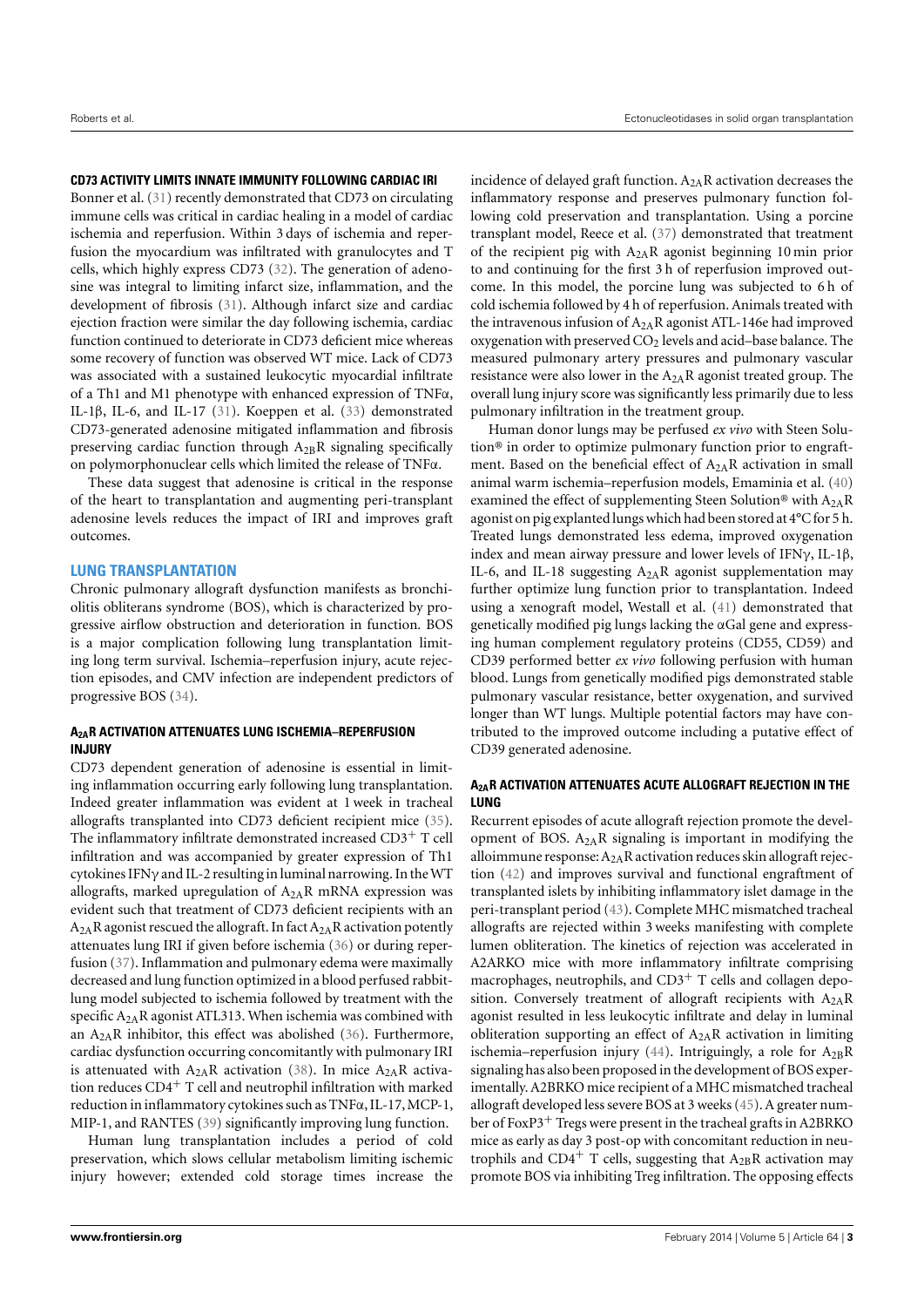of  $A_{2A}R$  and  $A_{2B}R$  signaling in tracheal transplantation may reflect the cellular expression of each adenosine receptor; the affinity for adenosine being approximately 50 times greater for the  $A_{2A}R$  (ref) and that in addition to signaling via the G-stimulatory subunit and increasing intracellular cAMP,  $A_{2B}R$  activation promotes calcium mobilization (ref).

Together, these data demonstrate evidence for  $A_{2A}R$  activation in limiting acute pulmonary IRI and reducing alloimmune response with significant improvement in lung function following transplantation. On the other hand,  $A_{2B}R$  signaling may promote allograft dysfunction indicating early inhibition may be therapeutically advantageous.

# **LIVER TRANSPLANTATION**

#### **CD39 AND A2BR ACTIVITY IS PROTECTIVE IN LIVER IRI**

Liver transplantation remains the only therapeutic option for patients with end stage liver failure. The prevention of early graft dysfunction principally due to IRI is critical as there are limited supportive options available. As in other solid organs hepatic IP potently induces the transcription of CD39 via Sp1 [\(46\)](#page-7-4) and CD73 [\(47\)](#page-7-5), which promotes local adenosine generation protecting against subsequent prolonged ischemia. CD39 deficient [\(48\)](#page-7-6) and CD73 deficient [\(47\)](#page-7-5) mice are unable to be preconditioned and remain highly susceptible to the effects of prolonged ischemia with high mortality due to significant hepatic infarction.

Hypoxic preconditioning, like IP, confers protection against subsequent liver ischemia with marked attenuation of serum ALT, TNF- $\alpha$ , and IL-6 [\(49\)](#page-7-7). This technique involves breathing 10% oxygen for 10 min prior to prolonged ischemia and results in a doubling of plasma adenosine concentrations. Employed in A2BRKO mice or inhibition of the  $A_{2B}R$  negated the protective effect of hypoxic preconditioning providing the first evidence for the  $A_{2B}R$  pathway in the prevention of warm hepatic IRI [\(49\)](#page-7-7).

Deceased-donor and living-donor split-liver transplantation is a technique used to increase organ utility amongst potential recipients. The liver has a remarkable ability to regenerate after injury or resection and liver growth occurs at a rapid pace [\(50\)](#page-7-8). CD39 plays a critical role in the regenerative capacity of the liver and is significantly attenuated in CD39 deficient mice [\(51\)](#page-7-9). Stem cell mobilization directly correlates with restoration of liver volume and function and this is impaired in mice chimeric with CD39 deficient bone marrow [\(52\)](#page-7-10).

## **A2AR ACTIVATION AND CD39 ACTIVITY REDUCES HEPATIC INFLAMMATION POST IRI**

Inflammation is an innate response to hepatic ischemia and reperfusion and T cells rapidly accumulate within the liver parenchyma. Administration of  $A_{2A}R$  agonist during reperfusion significantly reduces liver injury following a period of ischemia, an effect lost in A2ARKO mice [\(53\)](#page-7-11). Through a series of studies using chimeric mice, it was determined that it was the activation of the  $A_{2A}R$  on circulating cells that conferred protection with less liver injury, reduced neutrophil infiltration, and induction of proinflammatory cytokine transcripts [\(54\)](#page-7-12). These data were further refined by Lappas et al. [\(55\)](#page-7-13), who demonstrated that the NKT cell subset of  $CD4<sup>+</sup>$  T cells principally mediated early liver injury. Following 72 min of liver ischemia and 2 h of reperfusion CD1d-dependent activation of NKT cells lead to an increase in IFN-γ expression. Injury could be recapitulated in RAG-1 KO mice through the transfer of NKT cells and treatment of these cells prior to transfer with an  $A_{2A}R$  agonist mitigated injury [\(55\)](#page-7-13). However, activation of NKT cells *prior* to the ischemic insult actually confers protection. Cao et al. [\(56\)](#page-7-14) activated NKT cells 1 h prior to ischemia and showed a reduction in neutrophilic infiltration and injury, which was both IL-13 and A2AR dependent.

Although these data implicate a pathogenic role for NKT cells in warm hepatic IRI this is not the case with cold IRI. Using a murine liver transplant model where the recipient mouse had undergone a total hepatectomy and was transplanted with either a donor liver from a WT or CD39 over-expressing mouse that had been stored at 4°C for 18 h, Pommey et al. showed significant protection in donor livers from CD39 over-expressing mice [\(57\)](#page-7-15). In a series of chimeric studies and through detailed immunophenotyping of CD39 overexpressing mice the protective effect was attributed to a decrease in resident hepatic  $CD4^+$  T cells and the effect could be replicated through depletion of  $CD4^+$  T cells in WT mice. Notably, mice deficient in NKT cells remained susceptible to the effects of cold IRI. These data indicate significant differences in the pathogenetic mechanisms underlying warm and cold IRI associated with liver transplantation.

## **RENAL TRANSPLANTATION**

Renal transplantation remains the optimal form of renal replacement therapy for patients with end stage renal disease. Similar to other solid organ transplants long term survival is limited by the development of chronic allograft dysfunction which in the kidney manifests with interstitial fibrosis and tubular atrophy. Risk factors for late allograft loss include acute rejection that is increased in patients with delayed graft function and which in turn is impacted by IRI particularly with prolonged cold preservation times.

Evidence for the CD39-adenosinergic axis in renal IRI has been appreciated for some time and was recently reviewed [\(58\)](#page-7-16). CD39 transcript expression is upregulated with IP [\(59\)](#page-7-17) and CD39 deficient mice are highly susceptible to injury [\(60\)](#page-7-18). Mice that overexpress CD39 [\(61\)](#page-7-19) or pre-treated with apyrase [\(59\)](#page-7-17) are robustly protected from injury which is  $A_{2B}R$  dependent (unpublished Karen M. Dwyer). As with other solid organs a period of cold ischemia often occurs in renal transplantation. Crikis et al. [\(61\)](#page-7-19) examined the effect of CD39 over-expression in the donor kidney following a period of 5 h at 4°C. The donor kidney was transplanted into a bilaterally nephrectomized mouse recipient, which was culled 24 h later. Recipients receiving the CD39 overexpressing graft had better renal function as reflected by lower serum creatinine correlating with less tubular injury in the graft. These mice also remained healthy with preserved renal function up to 3 days post transplantation as opposed to mice receiving the WT kidney that did not survive to day 3 post renal transplantation [\(61\)](#page-7-19).

Like CD39, CD73 is essential for preconditioning prior to renal ischemia [\(62\)](#page-7-20). Intriguingly, Rajakumar et al. [\(63\)](#page-7-21) described protection against injury in CD73 deficient mice. In this model, mice underwent 18 min of ischemia followed by 24 h of reperfusion, which induced mild injury in WT mice. Nevertheless, CD73KO mice were protected from injury and a similar result was obtained when WT mice were pre-treated with a CD73 inhibitor. These data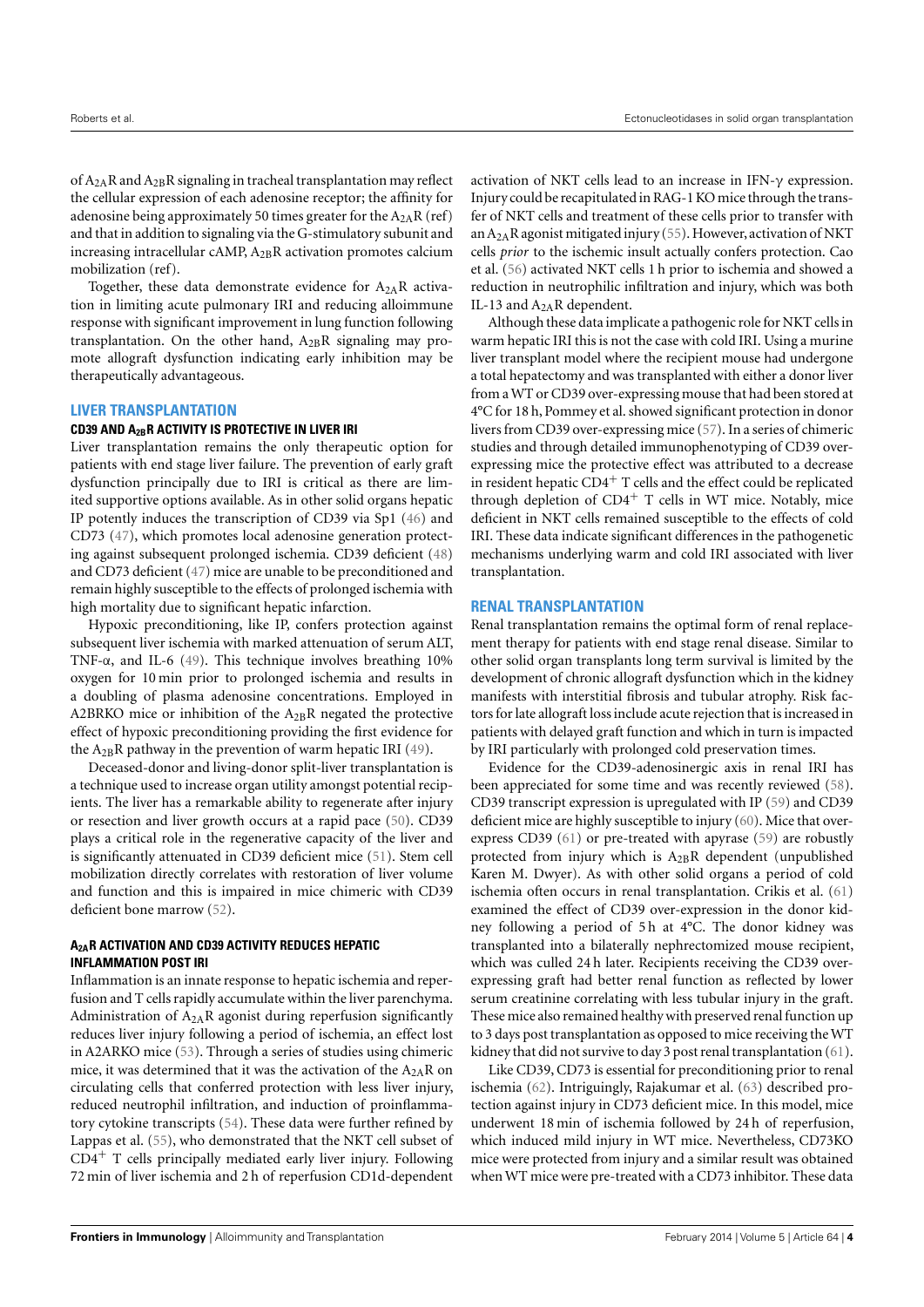

<span id="page-5-2"></span>implicate direct biological activity of AMP, which has recently been ascribed *in vitro* at the  $A_1R(64)$  $A_1R(64)$ .

With respect to adenosine signaling,  $A_{2A}R$  activation mitigates inflammation inherent in this injury and parenchymal  $A_{2B}R$  signaling improves post ischemic blood flow limiting injury [\(65,](#page-7-23) [66\)](#page-7-24).  $CD4<sup>+</sup>$  T cells are critical in mediating renal injury and pretreatment of mice with  $A_{2A}R$  agonist significantly lessens this burden [\(67\)](#page-7-25). As demonstrated in liver IRI, the  $CD4^+$  subset of NKT cells are activated rapidly after renal IRI, which is followed by the activation of other immune cells [\(68\)](#page-7-26). Blocking dendritic cell mediated NKT cell activation via  $A_{2A}R$  agonist treatment markedly reduced renal injury [\(69\)](#page-7-27). Indeed, inhibition of adenosine receptor signaling is required for optimal dendritic cell, and subsequent T cell, activation [\(70\)](#page-7-28). A series of elegant studies by Kinsey et al. [\(16,](#page-6-13) [17,](#page-6-14) [71\)](#page-7-29) have emphasized the role of Tregs in inhibiting  $CD4<sup>+</sup>$  T cell effector function through upregulation of PD-1 expression, which is augmented by A2AR activation.

Regulatory T cells traditionally have been defined by CD4 and CD25 co-expression and the transcription factor FoxP3. This subset have also been shown to express CD39 [\(7,](#page-6-4) [8,](#page-6-5) [72\)](#page-7-30) and CD73 [\(8,](#page-6-5) [13\)](#page-6-10) and the  $A_{2A}R$  (8, [17\)](#page-6-14). CD39 is essential for the full suppressive capabilities of these cells and mice deficient in CD39 are immunocompromised being more susceptible to T cell mediated diabetes [\(73\)](#page-7-31) and experience more rapid skin graft rejection [\(8\)](#page-6-5). In humans CD4, CD25, and CD39 expression identifies four T cell subsets, which can be followed longitudinally in the peripheral blood of renal transplant recipients [\(72\)](#page-7-30).

## **SUMMARY**

The process of solid organ transplantation involves ischemia– reperfusion injury that promotes immunogenicity of the donor organ leading to an increased risk of rejection and graft loss. Although T cells have been traditionally considered the orchestrators of these pathological processes, a role for B cells is being increasingly recognized. The recent identification and characterization of B cell subtypes; the recognition of dual but opposing effects on T cells; the putative involvement in allograft rejection make these cells a potentially attractive therapeutic target.

The ectonucleotidases CD39 and CD73 are involved in adenosine generation and expressed by these important immune cell subsets. Adenosine signaling is integral to the function of both B and T cells, is protective in warm and cold ischemic injury and has immunomodulating properties, see **[Figure 1](#page-5-2)**. There are current adenosine receptor agonists and antagonists being tested [reviewed in Ref. [\(74\)](#page-7-32)] in non-transplant human trials but the ubiquitous nature of adenosine receptors make targeted therapy difficult. Potentially treatment of the donor organ prior to implantation with adenosine receptor agonists may reduce the impact of ischemia–reperfusion injury, subsequent acute rejection and graft failure.

#### **REFERENCES**

- <span id="page-5-0"></span>1. Dalloul AH. B-cell-mediated strategies to fight chronic allograft rejection. *Front Immunol* (2013) **4**:444. doi[:10.3389/fimmu.2013.00444](http://dx.doi.org/10.3389/fimmu.2013.00444)
- <span id="page-5-1"></span>2. Saze Z, Schuler PJ, Hong C-S, Cheng D, Jackson EK, Whiteside TL. Adenosine production by human B cells and B cell-mediated suppression of activated T cells. *Blood* (2013) **122**(1):9–18. doi[:10.1182/blood-2013-02-482406](http://dx.doi.org/10.1182/blood-2013-02-482406)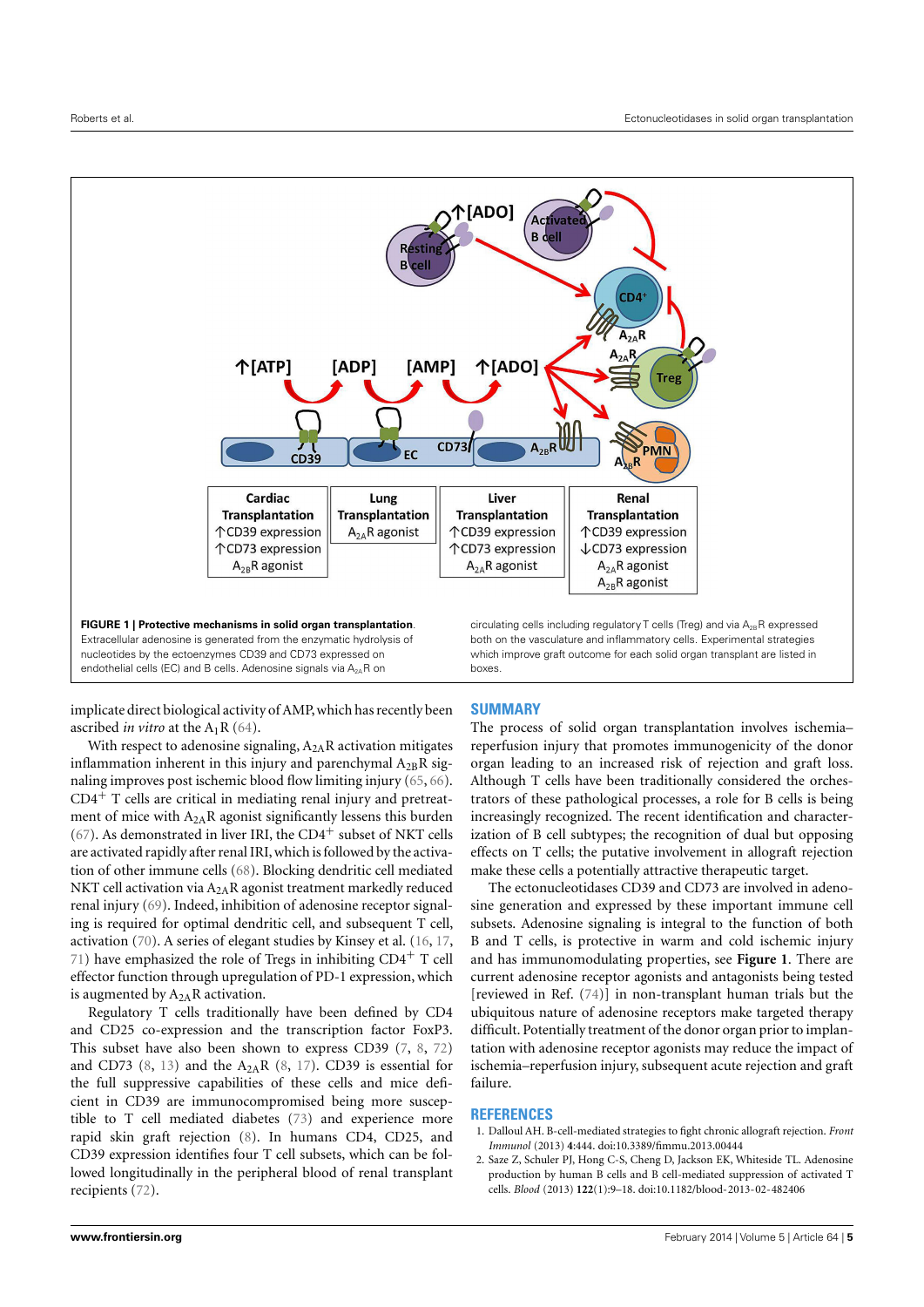- <span id="page-6-0"></span>3. Yoshizaki A, Miyagaki T, DiLillo DJ, Matsushita T, Horikawa M, Kountikov EI, et al. Regulatory B cells control T-cell autoimmunity through IL-21-dependent cognate interactions. *Nature* (2012) **491**(7423):264–8. doi[:10.1038/nature11501](http://dx.doi.org/10.1038/nature11501)
- <span id="page-6-1"></span>4. Deaglio S, Robson SC. Ectonucleotidases as regulators of purinergic signaling in thrombosis, inflammation, and immunity. *Adv Pharmacol* (2011) **61**:301–32. doi[:10.1016/B978-0-12-385526-8.00010-2](http://dx.doi.org/10.1016/B978-0-12-385526-8.00010-2)
- <span id="page-6-2"></span>5. Eltzschig HK. Adenosine: an old drug newly discovered. *Anesthesiology* (2009) **111**(4):904–15. doi[:10.1097/ALN.0b013e3181b060f2](http://dx.doi.org/10.1097/ALN.0b013e3181b060f2)
- <span id="page-6-3"></span>6. Maliszewski CR, Delespesse GJ, Schoenborn MA, Armitage RJ, Fanslow WC, Nakajima T, et al. The CD39 lymphoid cell activation antigen. Molecular cloning and structural characterization. *J Immunol* (1994) **153**(8):3574–83.
- <span id="page-6-4"></span>7. Borsellino G, Kleinewietfeld M, Di Mitri D, Sternjak A, Diamantini A, Giometto R, et al. Expression of ectonucleotidase CD39 by Foxp3+ Treg cells: hydrolysis of extracellular ATP and immune suppression. *Blood* (2007) **110**(4):1225–32. doi[:10.1182/blood-2006-12-064527](http://dx.doi.org/10.1182/blood-2006-12-064527)
- <span id="page-6-5"></span>8. Deaglio S, Dwyer K, Gao W, Friedman D, Usheva A, Erat A, et al. Adenosine generation catalyzed by CD39 and CD73 expressed on regulatory T cells mediates immune suppression. *J Exp Med* (2007) **204**(6):1257–65. doi[:10.1084/jem.](http://dx.doi.org/10.1084/jem.20062512) [20062512](http://dx.doi.org/10.1084/jem.20062512)
- <span id="page-6-6"></span>9. Eltzschig HK, Thompson LF, Karhausen J, Cotta RJ, Ibla JC, Robson SC, et al. Endogenous adenosine produced during hypoxia attenuates neutrophil accumulation: coordination by extracellular nucleotide metabolism. *Blood* (2004) **104**(13):3986–92. doi[:10.1182/blood-2004-06-2066](http://dx.doi.org/10.1182/blood-2004-06-2066)
- <span id="page-6-7"></span>10. Kaczmarek E, Koziak K, Sevigny J, Siegel J, Anrather J, Beaudoin A, et al. Identification and characterization of CD39/vascular ATP diphosphohydrolase. *J Biol Chem* (1996) **271**(51):33116–33122. doi[:10.1074/jbc.271.51.33116](http://dx.doi.org/10.1074/jbc.271.51.33116)
- <span id="page-6-8"></span>11. Bours MJL, Swennen ELR, Di Virgilio F, Cronstein BN, Dagnelie PC. Adenosine 5'-triphosphate and adenosine as endogenous signaling molecules in immunity and inflammation. *Pharmacol Ther* (2006) **112**(2):358–404. doi[:10.1016/j.](http://dx.doi.org/10.1016/j.pharmthera.2005.04.013) [pharmthera.2005.04.013](http://dx.doi.org/10.1016/j.pharmthera.2005.04.013)
- <span id="page-6-9"></span>12. Resta R, Yamashita Y, Thompson LF. Ecto-enzyme and signaling functions of lymphocyte CD 7 3. *Immunol Rev* (1998) **161**(1):95–109. doi[:10.1111/j.1600-](http://dx.doi.org/10.1111/j.1600-065X.1998.tb01574.x) [065X.1998.tb01574.x](http://dx.doi.org/10.1111/j.1600-065X.1998.tb01574.x)
- <span id="page-6-10"></span>13. Kobie JJ, Shah PR, Yang L, Rebhahn JA, Fowell DJ, Mosmann TR. T regulatory and primed uncommitted CD4 T cells express CD73, which suppresses effector CD4 T cells by converting 5'-adenosine monophosphate to adenosine. *J Immunol* (2006) **177**(10):6780–6.
- <span id="page-6-11"></span>14. Hasegawa T, Bouis D, Liao H, Visovatti SH, Pinsky DJ. Ecto-5' nucleotidase (CD73)-mediated adenosine generation and signaling in murine cardiac allograft vasculopathy. *Circ Res* (2008) **103**(12):1410–21. doi[:10.1161/](http://dx.doi.org/10.1161/CIRCRESAHA.108.180059) [CIRCRESAHA.108.180059](http://dx.doi.org/10.1161/CIRCRESAHA.108.180059)
- <span id="page-6-12"></span>15. Schena F, Volpi S, Caterina E, Faliti F, Penco S, Santi M, et al. Dependence of immunoglobulin class switch recombination in B cells on vesicular release of ATP and CD73 ectonucleotidase activity. *Cell Rep* (2013) **3**(6):1824–31. doi[:10.1016/j.celrep.2013.05.022](http://dx.doi.org/10.1016/j.celrep.2013.05.022)
- <span id="page-6-13"></span>16. Kinsey GR, Sharma R, Huang L, Li L,Vergis AL,Ye H, et al. Regulatory T cells suppress innate immunity in kidney ischemia-reperfusion injury. *J Am Soc Nephrol* (2009) **20**(8):1744–53. doi[:10.1681/ASN.2008111160](http://dx.doi.org/10.1681/ASN.2008111160)
- <span id="page-6-14"></span>17. Kinsey GR, Huang L, Jaworska K, Khutsishvili K, Becker DA, Ye H, et al. Autocrine adenosine signaling promotes regulatory T cell-mediated renal protection. *J Am Soc Nephrol* (2012) **23**(9):1528–37. doi[:10.1681/ASN.2012010070](http://dx.doi.org/10.1681/ASN.2012010070)
- <span id="page-6-15"></span>18. Taylor DO, Edwards LB, Boucek MM, Trulock EP, Waltz DA, Keck BM, et al. Registry of the international society for heart and lung transplantation: twentythird official adult heart transplantation report-2006. *J Heart Lung Transplant* (2006) **25**(8):869–79. doi[:10.1016/j.healun.2006.05.002](http://dx.doi.org/10.1016/j.healun.2006.05.002)
- <span id="page-6-16"></span>19. Valantine HA. Cardiac allograft vasculopathy: central role of endothelial injury leading to transplant atheroma. *Transplantation* (2003) **76**(6):891–9. doi[:10.](http://dx.doi.org/10.1097/01.TP.0000080981.90718.EB) [1097/01.TP.0000080981.90718.EB](http://dx.doi.org/10.1097/01.TP.0000080981.90718.EB)
- <span id="page-6-17"></span>20. Enjyoji K, Sevigny J, Lin Y, Frenette PS, Christie PD, Esch JS II, et al. Targeted disruption of cd39/ATP diphosphohydrolase results in disordered hemostasis and thromboregulation. *Nat Med* (1999) **5**(9):1010–7. doi[:10.1038/12447](http://dx.doi.org/10.1038/12447)
- <span id="page-6-18"></span>21. Imai M, Takigami K, Guckelberger O, Kaczmarek E, Csizmadia E, Bach FH, et al. Recombinant adenoviral mediated CD39 gene transfer prolongs cardiac xenograft survival. *Transplantation* (2000) **70**(6):864–70. doi[:10.1097/](http://dx.doi.org/10.1097/00007890-200009270-00003) [00007890-200009270-00003](http://dx.doi.org/10.1097/00007890-200009270-00003)
- <span id="page-6-19"></span>22. Koyamada N, Miyatake T, Candinas D, Hechenleitner P, Siegel J, Hancock WW, et al. Apyrase administration prolongs discordant xenograft survival. *Transplantation* (1996) **62**(12):1739–43. doi[:10.1097/00007890-199612270-00008](http://dx.doi.org/10.1097/00007890-199612270-00008)
- <span id="page-6-20"></span>23. Dwyer KM, Robson SC, Nandurkar HH, Campbell DJ, Gock H, Murray-Segal LJ, et al. Thromboregulatory manifestations in human CD39 transgenic mice and the implications for thrombotic disease and transplantation. *J Clin Invest* (2004) **113**(10):1440–6. doi[:10.1172/JCI19560](http://dx.doi.org/10.1172/JCI19560)
- <span id="page-6-21"></span>24. Imai M, Takigami K, Guckelberger O, Enjyoji K, Smith RN, Lin Y, et al. Modulation of nucleoside [correction of nucleotide] triphosphate diphosphohydrolase-1 (NTPDase-1)cd39 in xenograft rejection. *Mol Med* (1999) **5**(11):743–52.
- <span id="page-6-22"></span>25. Eltzschig HK, Kohler D, Eckle T, Kong T, Robson SC, Colgan SP. Central role of Sp1-regulated CD39 in hypoxia/ischemia protection. *Blood* (2009) **113**(1):224–32. doi[:10.1182/blood-2008-06-165746](http://dx.doi.org/10.1182/blood-2008-06-165746)
- <span id="page-6-23"></span>26. Kohler D, Eckle T, Faigle M, Grenz A, Mittelbronn M, Laucher S, et al. CD39/ectonucleoside triphosphate diphosphohydrolase 1 provides myocardial protection during cardiac ischemia/reperfusion injury. *Circulation* (2007) **116**(16):1784–94. doi[:10.1161/CIRCULATIONAHA.107.690180](http://dx.doi.org/10.1161/CIRCULATIONAHA.107.690180)
- <span id="page-6-24"></span>27. Cai M, Huttinger ZM, He H, Zhang W, Li F, Goodman LA, et al. Transgenic over expression of ectonucleotide triphosphate diphosphohydrolase-1 protects against murine myocardial ischemic injury. *J Mol Cell Cardiol* (2011) **51**(6):927–35. doi[:10.1016/j.yjmcc.2011.09.003](http://dx.doi.org/10.1016/j.yjmcc.2011.09.003)
- <span id="page-6-25"></span>28. Eckle T, Krahn T, Grenz A, Kohler D, Mittelbronn M, Ledent C, et al. Cardioprotection by ecto-5'-nucleotidase (CD73) and A2B adenosine receptors. *Circulation* (2007) **115**(12):1581–90. doi[:10.1161/CIRCULATIONAHA.106.669697](http://dx.doi.org/10.1161/CIRCULATIONAHA.106.669697)
- <span id="page-6-26"></span>29. Eckle T, Hartmann K, Bonney S, Reithel S, Mittelbronn M, Walker LA, et al. Adora2b-elicited Per2 stabilization promotes a HIF-dependent metabolic switch crucial for myocardial adaptation to ischemia. *Nat Med* (2012) **18**(5):774–82. doi[:10.1038/nm.2728](http://dx.doi.org/10.1038/nm.2728)
- <span id="page-6-27"></span>30. Lim SH, Lee S, Noda K, Kawamura T, Tanaka Y, Shigemura N, et al. Adenosine injection prior to cardioplegia enhances preservation of senescent hearts in rat heterotopic heart transplantation. *Eur J Cardiothorac Surg* (2013) **43**(6):1202–8. doi[:10.1093/ejcts/ezs509](http://dx.doi.org/10.1093/ejcts/ezs509)
- <span id="page-6-28"></span>31. Bonner F, Borg N, Jacoby C, Temme S, Ding Z, Flogel U, et al. Ecto-5' nucleotidase on immune cells protects from adverse cardiac remodeling. *Circ Res* (2013) **113**(3):301–12. doi[:10.1161/CIRCRESAHA.113.300180](http://dx.doi.org/10.1161/CIRCRESAHA.113.300180)
- <span id="page-6-29"></span>32. Bonner F, Borg N, Burghoff S, Schrader J. Resident cardiac immune cells and expression of the ectonucleotidase enzymes CD39 and CD73 after ischemic injury. *PLoS One* (2012) **7**(4):e34730. doi[:10.1371/journal.pone.0034730](http://dx.doi.org/10.1371/journal.pone.0034730)
- <span id="page-6-30"></span>33. Koeppen M, Harter PN, Bonney S, Bonney M, Reithel S, Zachskorn C, et al. Adora2b signaling on bone marrow derived cells dampens myocardial ischemiareperfusion injury. *Anesthesiology* (2012) **116**(6):1245–57. doi[:10.1097/ALN.](http://dx.doi.org/10.1097/ALN.0b013e318255793c) [0b013e318255793c](http://dx.doi.org/10.1097/ALN.0b013e318255793c)
- <span id="page-6-31"></span>34. Fiser SM, Tribble CG, Long SM, Kaza AK, Kern JA, Jones DR, et al. Ischemiareperfusion injury after lung transplantation increases risk of late bronchiolitis obliterans syndrome. *Ann Thorac Surg* (2002) **73**(4):1041–7. doi[:10.1016/](http://dx.doi.org/10.1016/S0003-4975(01)03606-2) [S0003-4975\(01\)03606-2](http://dx.doi.org/10.1016/S0003-4975(01)03606-2)
- <span id="page-6-32"></span>35. Ohtsuka T, Changelian PS, Bouis D, Noon K, Harada H, Lama VN, et al. Ecto-5' nucleotidase (CD73) attenuates allograft airway rejection through adenosine 2A receptor stimulation. *J Immunol* (2010) **185**(2):1321–9. doi[:10.4049/jimmunol.](http://dx.doi.org/10.4049/jimmunol.0901847) [0901847](http://dx.doi.org/10.4049/jimmunol.0901847)
- <span id="page-6-33"></span>36. Gazoni LM, Laubach VE, Mulloy DP, Bellizzi A, Unger EB, Linden J, et al. Additive protection against lung ischemia-reperfusion injury by adenosine A2A receptor activation before procurement and during reperfusion. *J Thorac Cardiovasc Surg* (2008) **135**(1):156–65. doi[:10.1016/j.jtcvs.2007.08.041](http://dx.doi.org/10.1016/j.jtcvs.2007.08.041)
- <span id="page-6-34"></span>37. Reece TB, Ellman PI, Maxey TS, Crosby IK, Warren PS, Chong TW, et al. Adenosine A2A receptor activation reduces inflammation and preserves pulmonary function in an in vivo model of lung transplantation. *J Thorac Cardiovasc Surg* (2005) **129**(5):1137–43. doi[:10.1016/j.jtcvs.2004.11.042](http://dx.doi.org/10.1016/j.jtcvs.2004.11.042)
- <span id="page-6-35"></span>38. Reece TB, Laubach VE, Tribble CG, Maxey TS, Ellman PI, Warren PS, et al. Adenosine A2A receptor agonist improves cardiac dysfunction from pulmonary ischemia-reperfusion injury. *Ann Thorac Surg* (2005) **79**(4):1189–95. doi[:10.1016/j.athoracsur.2004.09.038](http://dx.doi.org/10.1016/j.athoracsur.2004.09.038)
- <span id="page-6-36"></span>39. Sharma AK, Laubach VE, Ramos SI, Zhao Y, Stukenborg G, Linden J, et al. Adenosine A2A receptor activation on CD4+ T lymphocytes and neutrophils attenuates lung ischemia-reperfusion injury. *J Thorac Cardiovasc Surg* (2010) **139**(2):474–82. doi[:10.1016/j.jtcvs.2009.08.033](http://dx.doi.org/10.1016/j.jtcvs.2009.08.033)
- <span id="page-6-37"></span>40. Emaminia A, Lapar DJ, Zhao Y, Steidle JF, Harris DA, Laubach VE, et al. Adenosine A(2)A agonist improves lung function during ex vivo lung perfusion. *Ann Thorac Surg* (2011) **92**(5):1840–6. doi[:10.1016/j.athoracsur.2011.06.062](http://dx.doi.org/10.1016/j.athoracsur.2011.06.062)
- <span id="page-6-38"></span>41. Westall GP, Levvey BJ, Salvaris E, Gooi J, Marasco S, Rosenfeldt F, et al. Sustained function of genetically modified porcine lungs in an ex vivo model of pulmonary